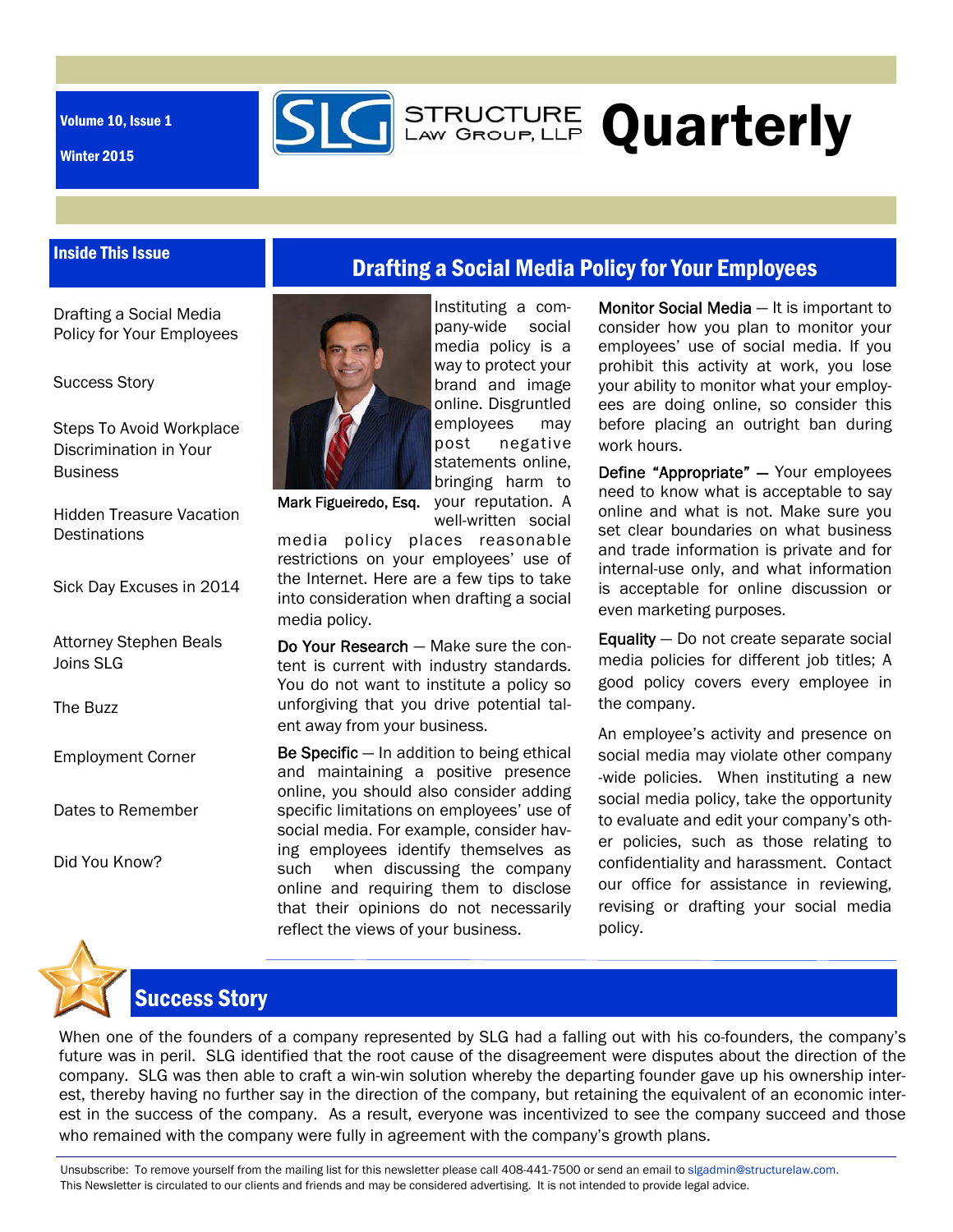#### Steps To Avoid Workplace Discrimination in Your Business



Jaclyn Ford, Esq.

Unfortunately, many businesses find themselves involved in a discrimination claim at one point or another. Fortunately, there are steps you can take to avoid unlawful discrimination in your work environment. Here are some things to keep in mind:

 An experienced employment attorney can advise you on how best to develop and implement strict,

zero-tolerance, anti-discrimination policies that are easy for all employees to understand and follow. Make sure you regularly review and adapt your policies to any changes in the law. Make sure to post information regarding your policies in a conspicuous place in the workplace and distribute information regarding your policies in the employee handbook or manual.

 Make certain that all employees, especially managers, understand how to comply with all relevant antidiscrimination policies and laws by requiring them to attend training sessions on workplace discrimination. Have them acknowledge in writing that they fully understand the training materials.

 Creating diversity among management, staff, and work groups often helps to encourage acceptance and equality instead of prejudice or discriminatory attitudes. This can also work to avoid any allegations of discriminatory hiring or promotion practices.

• Have clear channels that employees may follow in order to feel safe in reporting discrimination in the workplace and so that they feel reassured they will not experience any unlawful retaliation as a result. Additionally, have clear disciplinary actions set out for discriminatory behavior and stick to those policies.



#### Hidden Treasure Vacation Destinations

Are you thinking about taking a vacation in 2015 but cannot decide where to go? Consider these destinations.

- 1. Corsica, France
- 2. Medellin, Colombia
- 3. Koyasan, Japan
- 4. Maramures, Romania
- 5. Tunis, Tunisia
- 6. Choquequirao, Peru
- 7. Sark, Channel Islands
- 8. Hyderabad, India
- 9. Port Antonio, Jamaica
- 10. Faroe Islands, Denmark
- 11. Zermatt, Switzerland
- 12. Mont St. Michael, France
- 13. National Mall, D.C.
- 14. Milan, Italy
- 15. Mons, Belgium
- 16. Bahamian River
- 17. Abu Dhabi, U.A.E.
- 18. Salta, Argentina
- 19. Sopot, Poland
- 20. Lucca, Italy



### Sick Day Excuses in 2014

Some of the most memorable excuses reported this past year:

- Employee caught their uniform on fire by putting it in the microwave to dry.
- Employee's plastic surgery for enhancement purposes needed some "tweaking" to get it just right.
- Employee got stuck in the blood pressure machine at the grocery store and couldn't get out.
- ◆ Employee was sitting in the bathroom and her feet and legs fell asleep. When she stood up, she fell and broke her ankle.
- Employee had been at the casino all weekend and still had money left to play with on Monday morning.
- ◆ Employee woke up in a good mood and didn't want to ruin it.
- Employee had a "lucky night" and didn't know where he was.
- Employee had a gall stone they wanted to heal holistically.
- Employee accidentally got on a plane.
- Employee just put a casserole in the oven.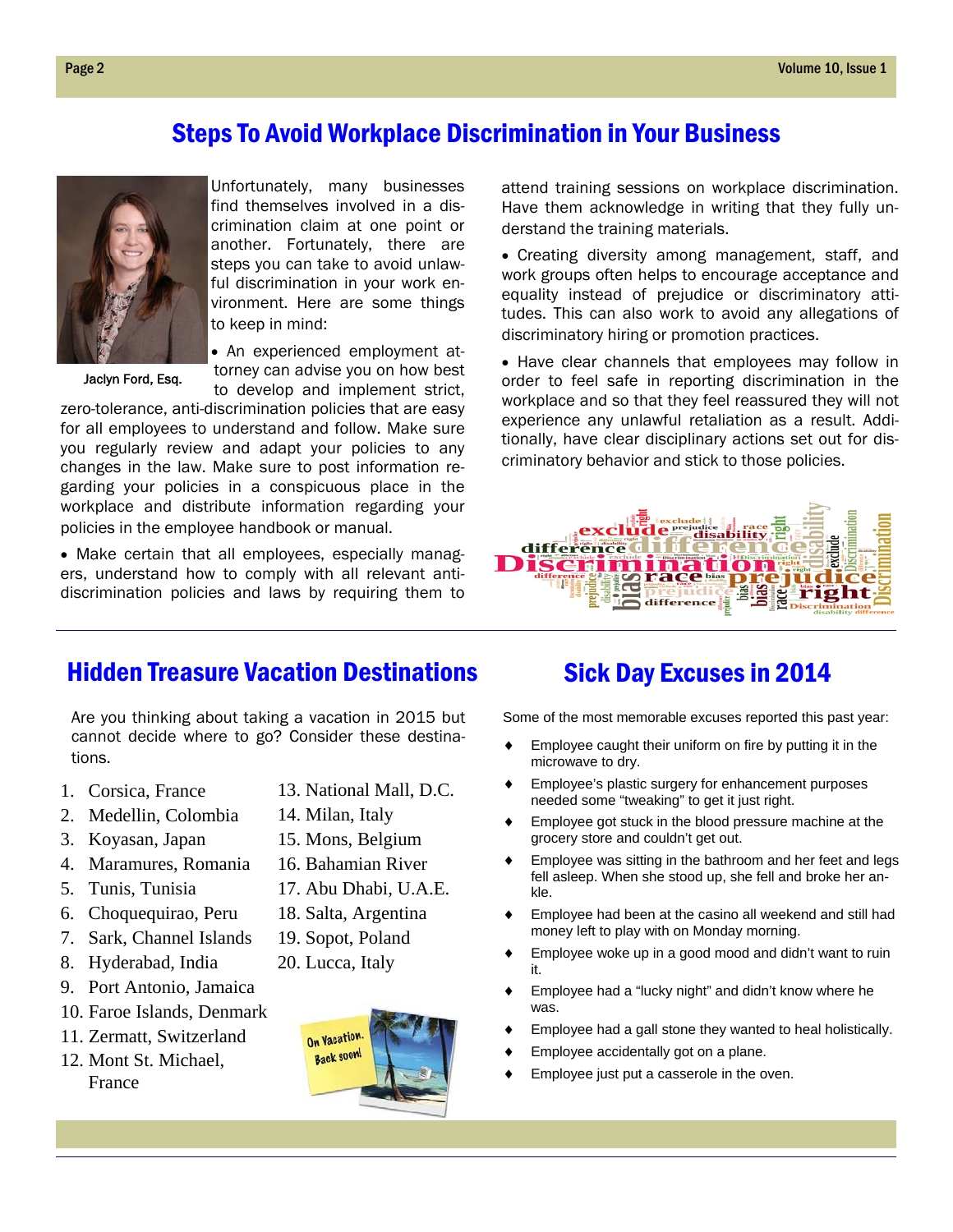#### Attorney Stephen Beals Joins Structure Law Group



Stephen Beals, Esq.

Structure Law Group, LLP is pleased to announce that respected attorney Stephen Beals has joined the firm. Prior to joining Structure Law Group, Stephen ran his own practice, Stephen Beals PLC, for many years, serving as outside general counsel to several corporate clients and handling both litiga-

tion and transactional matters.

Stephen has successfully litigated cases in both state and federal court, including adversary proceedings in bankruptcy. He has also successfully represented clients in various administrative proceedings, including those before the California Coastal Commission, the Department of Real Estate, the Medical Board of California and the State Board of Nursing. Stephen also assists clients in various transactional matters, such as business formations, dissolution, mergers, acquisitions, funding, contracts, corporate governance, and general legal compliance. He also has extensive experience in real estate law including acquisition, complex leases, and purchase and sale of commercial real estate. Stephen earned his JD from Santa Clara University School of Law in 2002. He has held various teaching positions, several of which were as adjunct faculty at Monterey College of Law. Prior to his legal career and beginning in 1987, Stephen served in the public safety sector, including positions as a Police Officer, Firefighter Paramedic, and Operations Supervisor. His career took him across the West, from Los Angeles to rural Nevada and several stops along the way. Stephen's public safety experience lends him a unique ability to rapidly assess situations under pressure and identify sound solutions. He has become well known for bringing a calm to any storm.

Stephen's hobbies include fly fishing, motorcycles, mixed martial arts, paddle boarding and obstacle racing.



## SLG's 10 Year Anniversary!

Structure Law Group, LLP just marked its 10-year anniversary. "We've accomplished a great deal in just ten years, and we are thankful to all those who have made our practice so successful," said Mark Figueiredo. He added, "the firm has remained true to its roots in representing businesses and real estate owners while expanding the depth of services to meet the needs of our clients as they grow and prosper." Thank you to all of our loyal clients, employees, and colleagues. We look forward to the next ten years!



#### Employment Corner

Employers often ask us when they need to pay overtime wages. Whether or not an employee is classified as "salary" or "hourly" is not determinative, rather, it must be established that the employee is either "exempt" or "nonexempt." "Nonexempt" employees are entitled to overtime at one and a half times their regular rate of pay for all time worked in excess of 8 hours in a workday (up to 12 total hours in one day), all time worked in excess of 40 hours in a workweek, and the first 8 hours of work performed on a seventh (or more) consecutive workday. Double the employee's regular rate of pay is required for all time worked in excess of 12 hours in a workday and all time worked in excess of 8 hours on a seventh (or more) consecutive day. There are exceptions to these rules in certain circumstances and for certain industries. Employers can be assessed substantial penalties if they do not pay employees correctly. Please contact us for the overtime rules applicable to your business.